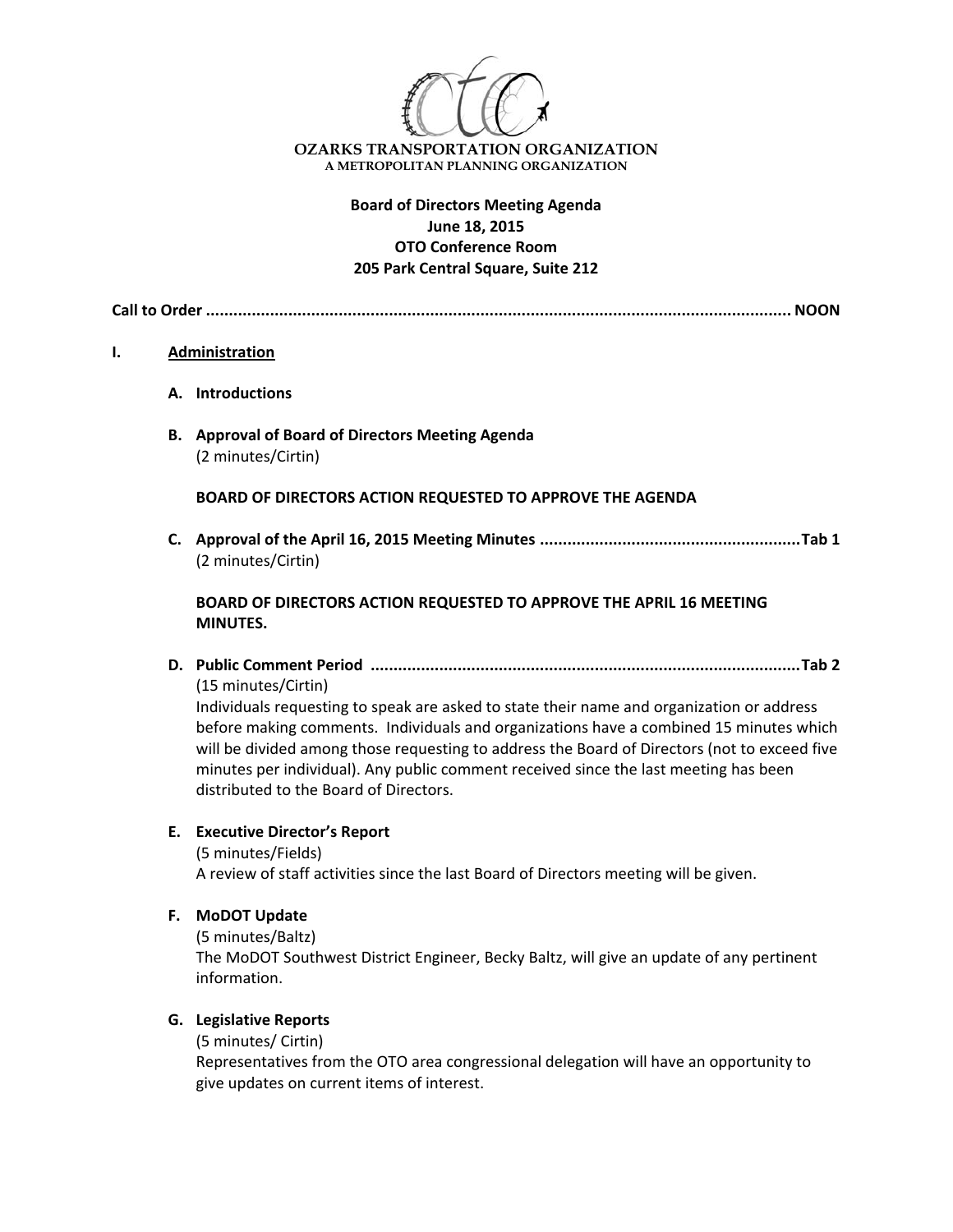#### **II. New Business**

**A. OTO Chairman Appointment .......................................................................................Tab 3** (2 minutes/Cirtin)

Pursuant to the adopted chair rotation, the City of Springfield will fill the chairman position for calendar year 2015. This seat has been left vacant by the departure of Mr. Jerry Compton. The City of Springfield is proposing Mr. Ken McClure fill the chairman position for 2015.

# **BOARD OF DIRECTORS ACTION REQUESTED TO APPOINT MR. KEN MCCLURE AS OTO CHAIRMAN FOR CALENDAR YEAR 2015.**

**B. Administrative Modification 5 to the FY 2015‐2018 TIP................................................Tab 4** (2 minutes/Longpine) There are ten items that have been administratively approved by staff. Please see the attached materials for more information.

# **NO ACTION REQUESTED ‐ INFORMATIONAL ONLY**

**C. Amendment Number Five to the FY 2015‐2018 TIP......................................................Tab 5** (5 minutes/Longpine) There are twenty‐eight changes requested from MoDOT which are included for member review.

# **BOARD OF DIRECTORS ACTION REQUESTED TO APPROVE AMENDMENT NUMBER FIVE TO THE FY 2015‐2018 TIP.**

**D. Federal Functional Classification Map Change Request................................................Tab 6**  (5 minutes/Longpine)

There are five changes to the Federal Functional Classification Map requested and outlined in the attached materials.

# **BOARD OF DIRECTORS ACTION REQUESTED TO APPROVE THE PROPOSED FEDERAL FUNCTIONAL CLASS CHANGE.**

**E. Federal Funds Balance Report .....................................................................................Tab 7** (5 minutes/Fields) An updated federal funds balance report is included. Members are requested to review the

#### **NO ACTION REQUIRED – INFORMATIONAL ONLY**

report and advise staff of any discrepancies.

**F. Performance Measures Report....................................................................................Tab 8** (10 minutes/Longpine) Staff will provide an overview of the most recent Performance Measures Report.

# **NO ACTION REQUIRED – INFORMATIONAL ONLY**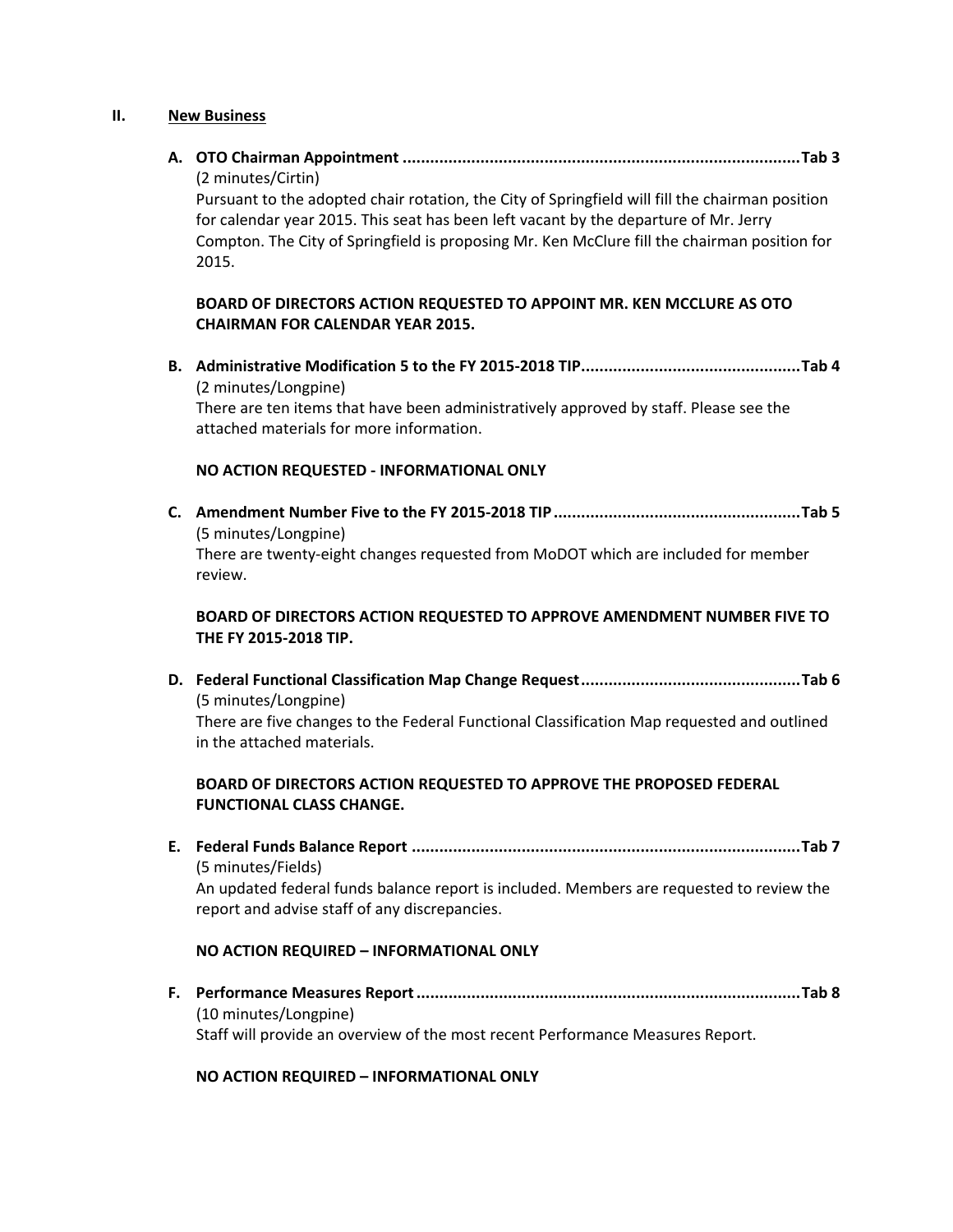**G. Financial Statements for 3rd Quarter 2014‐2015 Budget Year......................................Tab 9** (5 minutes/Krischke) OTO Board Treasurer, Jim Krischke, will present the third quarter financial report.

**BOARD OF DIRECTORS ACTION REQUESTED TO ACCEPT THE THIRD QUARTER FINANCIAL REPORT.**

## **III. Other Business**

## **A. Board of Directors Member Announcements**

(5 minutes/Board of Directors Members) Members are encouraged to announce transportation events being scheduled that may be of interest to OTO Board of Directors members.

# **B. Transportation Issues For Board of Directors Member Review**

(5 minutes/Board of Directors Members) Members are encouraged to raise transportation issues or concerns that they have for future agenda items or later in‐depth discussion by the OTO Board of Directors.

- **C. Articles for Board of Directors Member Information..................................................Tab 10** (Articles attached)
- **IV. Adjourn open meeting and call to order closed meeting.** A motion is requested to adjourn the open meeting and call the closed meeting to order.

Anyone not considered a voting member or appointed alternate is requested to leave.

# **V. Closed Meeting**

# **(20 minutes/Board of Directors Members)**

Pursuant to RSMo 610.021(13), closed meetings are permitted for individually identifiable personnel records, performance ratings or records pertaining to employees or applicants for employment.

Information pertaining to the closed meeting has been sent under separate cover.

# **VI. Adjourn meeting.** A motion is requested to adjourn the meeting. Targeted for **1:30 P.M.**

The next Board of Directors regular meeting is scheduled for Thursday, August 20, 2015 at 12:00 P.M. in OTO Offices at 205 Park Central East, Suite 212.

# Attachments

Pc: Ken McClure, Missouri State University Matt Morrow, President, Springfield Area Chamber of Commerce Stacy Burks, Senator Blunt's Office Dan Wadlington, Senator Blunt's Office David Stokely, Senator McCaskill's Office